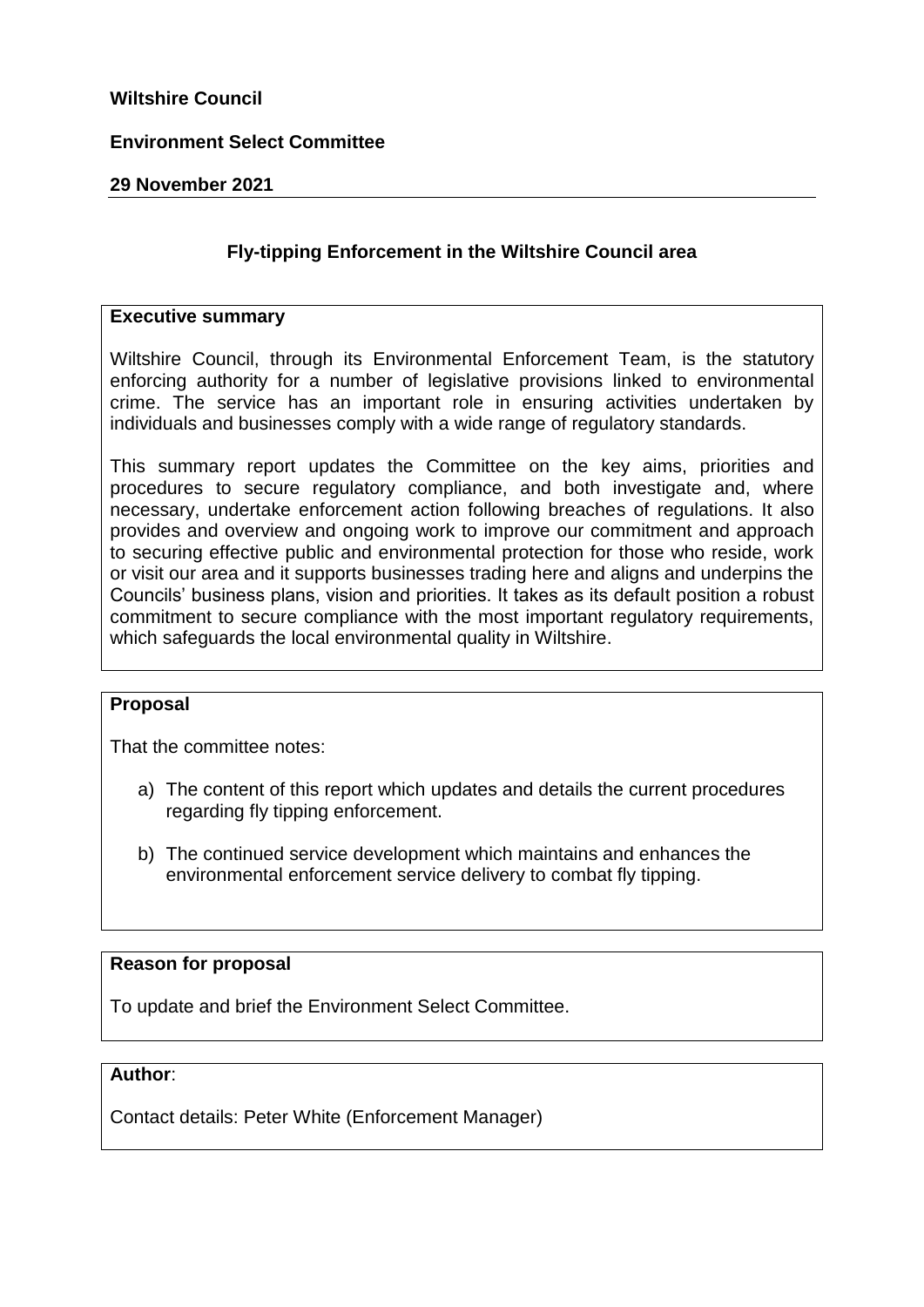# **Fly-tipping Enforcement in the Wiltshire Council area**

## **Purpose of report**

1. The purpose of this briefing note is to update the Environment Select Committee (ESC) on the Council's current approach and ongoing continual development to the enforcement of fly-tipping in the County.

# **Background**

- 2. Fly-tipping is the illegal deposit of waste on land contrary to Section 33(1)(a) of the [Environmental Protection Act 1990.](http://www.legislation.gov.uk/ukpga/1990/43/contents) The types of waste fly-tipped range from a 'black bag' of waste to large deposits of materials such as industrial waste, tyres, construction material, garden/tree and hazardous waste. Fly-tipping is a significant blight on local environments, a source of pollution, a potential danger to public health and hazard to wildlife. It also undermines legitimate waste businesses where unscrupulous operators undercut those operating within the law.
- 3. Fly-tipping is a serious criminal offence punishable by a fine of up to £50,000- or 12-months imprisonment if convicted in a Magistrates' Court. The offence can also attract an unlimited fine and up to 5 years imprisonment if convicted in a Crown Court. There are also others way to finalise the outcomes of criminal investigations such as issuing fixed penalty or statutory notices, administering a caution or warning letters. Local Authorities also have the powers to seize vehicles used in the commission of waste related crime.
- 4. The enforcement functions are conducted in accordance with relevant environmental legislation such as the Environmental Protection Act 1990, Clean Neighbourhoods and Environment Act 2005, Anti-Social Behaviour, Crime and Policing Act 2014, Police & Criminal Evidence Act 1884, Criminal Procedures & Investigations Act 1996 and the Regulation of Investigatory Powers Act 2000.

## **Main considerations for the Committee**

## **Fly Tipping - Enforcement service responsibilities**

- 5. Environmental Enforcement sits within the Highways & Transport Directorate and consists of 6 full time equivalent (FTE) officers. An additional full-time vacancy exists within the structure but is subject to the outcome of the council's current spending review. Their primary role is to be responsible for the enforcement of environmental and highways legislation linked to statutory and non-statutory duties. A list of primary responsibilities is detailed at Paragraph 10 below. In addition to the enforcement functions, the service ensures that where practicable, information is shared effectively to highlight concerns and deal with matters informally.
- 6. Wiltshire Council is responsible for investigating and clearing fly tipping on relevant land (this is land for which the council has the legally responsibility for the clearance of litter and waste deposited). The clearance of small quantities of flytipping (under 3 cubic metres) is conducted by idverde as the council's Streetscene contractor.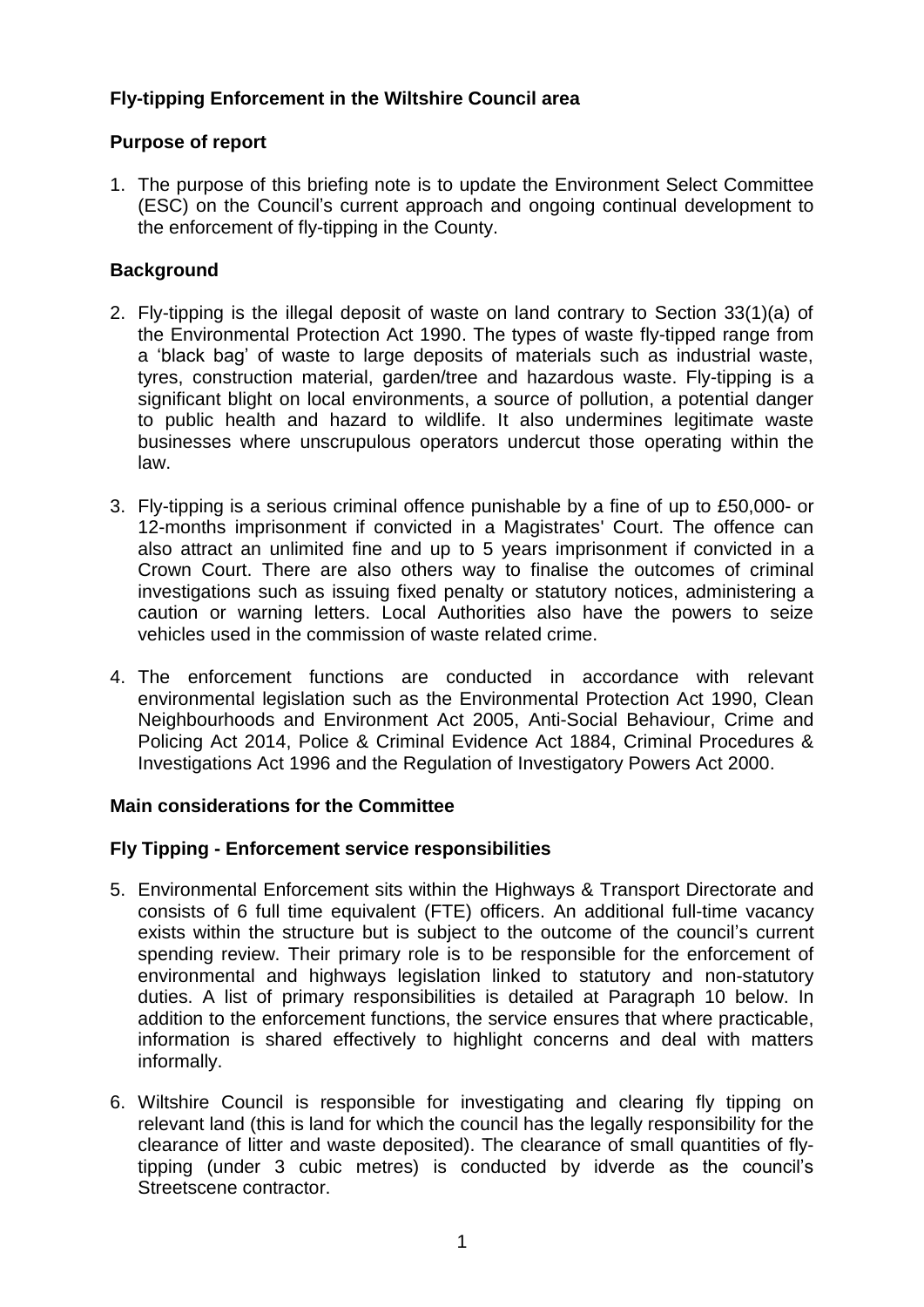- 7. Fly tips over 3 cubic meters and hazardous waste is cleared by specialised contractors with rates agreed at the time of requested clearance.
- 8. [The Environment Agency](https://www.gov.uk/government/organisations/environment-agency) (EA) investigates larger scale fly-tipping incidents involving more than a lorry load of waste, hazardous waste and fly-tipping by organised gangs.
- 9. Landowners are responsible for clearing fly-tipped waste from their private land.

### **Role of an Environmental Enforcement Officer**

- 10.The following tasks are conducted by officers relating to administration, education and enforcement across the entire Wiltshire Council authority area:
	- Conduct complex criminal investigations and enforcement activities in fulfilment of the council's duties relating to fly-tipping, domestic/commercial waste offences, littering and general waste offences in line with relevant legislation. This includes obtaining the necessary evidence and production of case files for legal/court use, including all administration.
	- Enforce and administer the relevant statutory legislation relating to abandoned vehicles, ensuring owners comply with their responsibilities and/or arrange removal for destruction using the council's contractors
	- Administer, support and undertake the planning/organisation of the statutory forced eviction of any unauthorised traveller and gypsy encampments, having regard to all relevant statutes, DoE Circulars, human rights issues, and the requirements of the justice system
	- Plan, prepare and conduct covert camera operations to proactively apprehend fly tippers at known hotspots. This element is conducted under strict rules contained within the Regulation of Investigatory Powers Act (2000)
	- Perform all relevant statutory duties and powers regarding scrap metal including administration, licensing, inspections, powers of entry, service of notices and taking enforcement action in relation to any breaches. This is conducted under the primary legislation - Scrap Metal Dealers Act (2013) and all subordinate regulations and orders.
	- Enforce and administer the relevant statutory legislation relating to highway obstructions to include encroachment, displays, A-boards, cafe furniture and vehicles for sale
	- Conduct joint enforcement and intelligence operations with partner agencies such as the Police and the Environment Agency to disrupt and enforce against rogue traders and unlicensed transport of waste and scrap metal

### **Fly-tipping reports – Current Situation**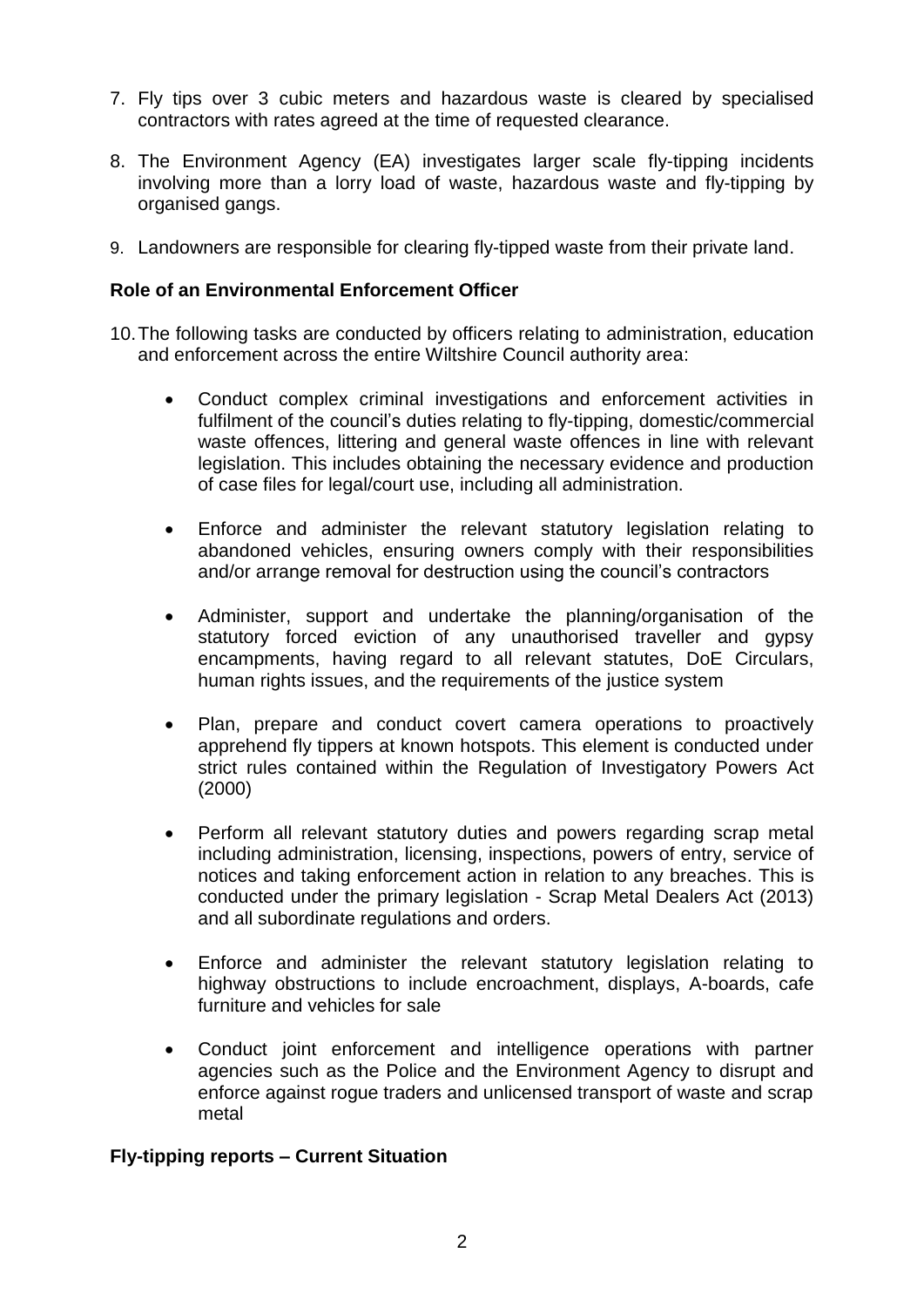11.Detailed below are the fly-tipping report numbers by month for the last three financial years:

| <b>FY</b>                                                                                                    | Apr |  |  | May   Jun   Jul   Aug   Sept   Oct   Nov   Dec   Jan   Feb   Mar |  |  |  | Total           |
|--------------------------------------------------------------------------------------------------------------|-----|--|--|------------------------------------------------------------------|--|--|--|-----------------|
| <b>2019/20</b>   247    212   200   234    246     227    233    185    220   291   262   266   <b>2,823</b> |     |  |  |                                                                  |  |  |  |                 |
| <b>2020/21</b>   320    258   365   299    257     315    297    265   260   361   310   435   <b>3,742</b>  |     |  |  |                                                                  |  |  |  |                 |
| 2021/22   330   255   224   231   266                                                                        |     |  |  | 191   204   223                                                  |  |  |  | $1.70^{\prime}$ |

- 12.During 2020/21 and the national lockdowns for COVID, levels of fly tipping had risen nationally. Levels rose in Wiltshire by 33%. Wiltshire Council have generally seen report numbers below the national average in previous years.
- 13.The media have reported that the one possible cause for the increase has been the closure and COVID restrictions of Household Recycling Centres (HRC). However, analysis of the reports indicates approximately 60% of fly tips are of a commercial nature (waste taken for a fee – man and a van etc.) due to the size of waste deposits. Commercial operators such as these cannot use an HRC, as this is commercial waste. Legally, only domestic waste taken by the waste owner may be deposited at an HRC.
- 14.The assumption is that the COVID restrictions changed the behaviour of waste producers with seeking alternative options for disposing of their waste, increasing the demand for waste collectors. This allowed less scrupulous operators to take advantage of the situation. Where waste producers did not check they were using licenced businesses to collect their waste this allowed these irresponsible commercial collectors to fly tip to save disposal costs.

### **Enforcement actions**

15.Detailed below are the formal actions conducted by the Environmental Enforcement Team for the last three financial years:

| <b>Serial</b>  | <b>Formal</b><br><b>Actions</b>    |    |                | 2019/20 2020/21 2021/22 Remarks<br>(to date) |                                                                                                                                                                                                    |
|----------------|------------------------------------|----|----------------|----------------------------------------------|----------------------------------------------------------------------------------------------------------------------------------------------------------------------------------------------------|
|                | Prosecution                        | 6  | $\overline{0}$ | 3                                            | in<br>Offenders<br>prosecuted<br>Court.                                                                                                                                                            |
| $\overline{2}$ | Formal<br>Cautions                 | 3  | $\overline{0}$ | $\overline{0}$                               | Where an officer deems<br>that this formal action is the<br>most appropriate when<br>factoring in the Public<br>Interest and Evidential<br>Tests.                                                  |
| 3              | Fixed<br>Penalty<br><b>Notices</b> | 22 | 15             | 14                                           | $Fly$ -tipping (£400)<br>Business waste (£300 -<br>discounted to £180 if paid<br>within 10 days)<br>Household Waste (£400 -<br>discounted to £200 if paid<br>within 10 days)<br>Littering<br>(£150 |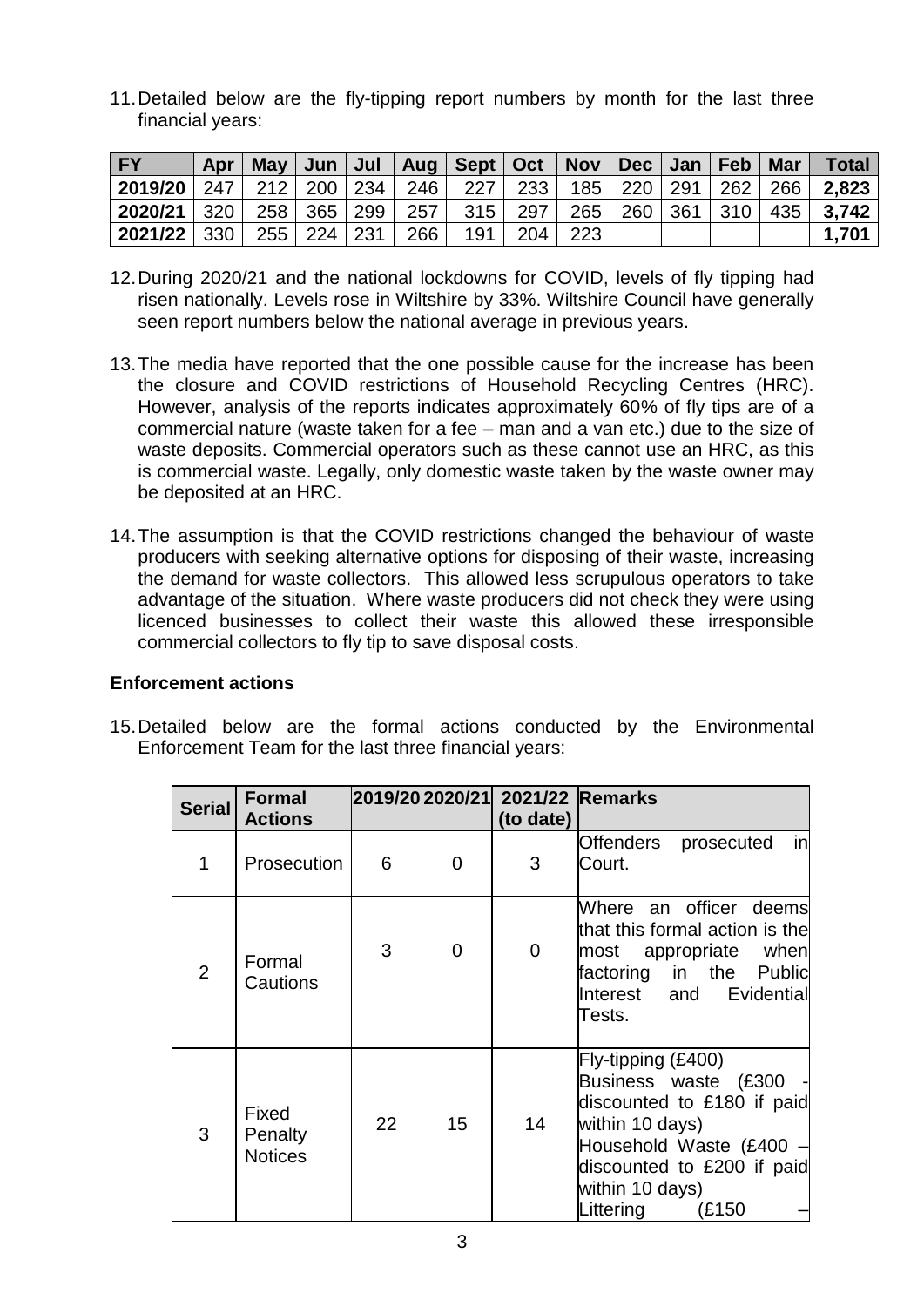|                |                           |    |    |                | discounted to £100 if paid<br>within 10 days)<br>Waste Carriers (£300<br>discounted to £180 if paid<br>within 10 days)                                                                                               |
|----------------|---------------------------|----|----|----------------|----------------------------------------------------------------------------------------------------------------------------------------------------------------------------------------------------------------------|
| $\overline{4}$ | Warning<br>Letters        | 67 | 64 | 20             | fly-tipping<br>Issued when<br>are identified in<br>issues<br>built-up areas where no<br>evidence is available or no<br>witnesses. These<br>are<br>advisory/warning<br>letters<br>requesting to<br>cease<br>activity. |
| 5              | <b>Vehicles</b><br>seized | 1  | 1  | $\overline{0}$ | Vehicles seized<br>where<br>required evidence<br>has<br>obtained<br>been<br>proving<br>vehicle was<br>used<br>to<br>conduct the fly tip.                                                                             |

16.It should be noted that during 2020/21 and the impact of the COVID pandemic, formal actions were reduced due to the lockdown periods and the fact that officers could not formally interview suspects with the national and council restrictions of face-to-face activity. The team are currently working through a significant backlog of cases from this time period.

## **Enforcement Action Options – Fly Tipping**

- 17.Enforcement actions against fly-tipping offences will require authorised officers to follow environmental legislation, The Police and Criminal Evidence Act (PACE) and The Criminal Procedure & Investigation Act (CPIA). These acts ensure consistency in the collection of evidence and the type of enforcement actions applied. Enforcement action should only be taken if there is evidence to support a criminal investigation.
- 18.Officers may use the following range of enforcement actions:

| Enforcement<br><b>Activities to be undertaken</b>                                                                                                                                                                                                      |
|--------------------------------------------------------------------------------------------------------------------------------------------------------------------------------------------------------------------------------------------------------|
| Education &<br>Officers may consider education and advice if a<br>person believed to be causing or permitting an<br>offence via an advisory letter or verbal<br>communication. The enforcement officer's role will be<br>to inform, guide and support. |
| If written observations, suggestions or requirements<br>are appropriate, such written guidance will clearly<br>identify the nature of the complaint or problem and<br>any remedial works that are required.                                            |
| Any requirements made verbally or in writing will                                                                                                                                                                                                      |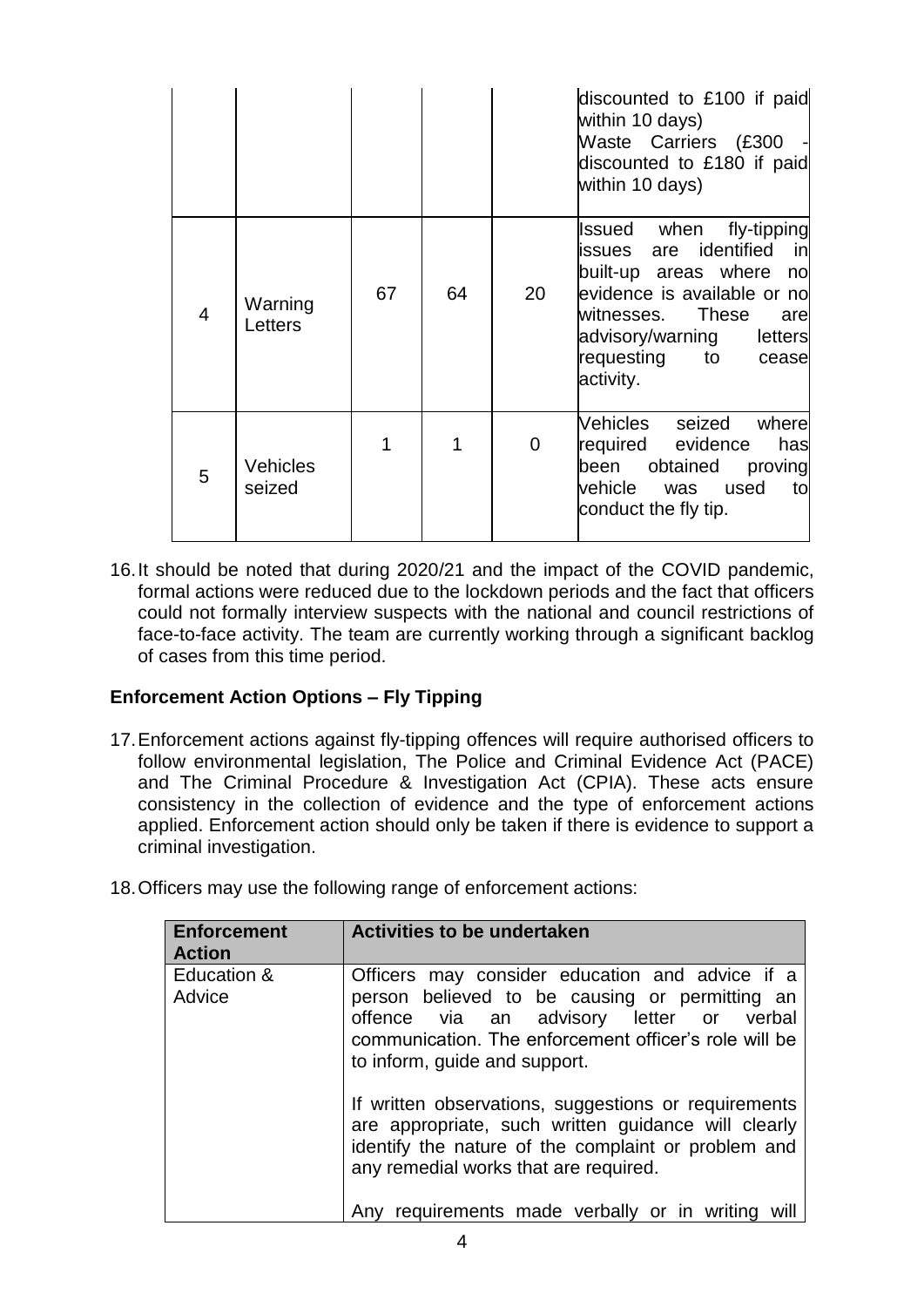|                                      | clearly identify whether they are mandatory or<br>advisory in nature.<br>If the requirements are mandatory, a timescale for<br>compliance will be specified.<br>Informal written warnings may be issued making it<br>clear to the recipient of that written warning notice<br>that any further breaches of legislation will be treated<br>seriously, and should future breaches be reported<br>enforcement actions may be escalated.                                                                                                                                                                                                                                                                     |
|--------------------------------------|----------------------------------------------------------------------------------------------------------------------------------------------------------------------------------------------------------------------------------------------------------------------------------------------------------------------------------------------------------------------------------------------------------------------------------------------------------------------------------------------------------------------------------------------------------------------------------------------------------------------------------------------------------------------------------------------------------|
| <b>Warning letter</b>                | Formal written warnings should only be used when<br>there is evidence that shows beyond reasonable<br>doubt that a person has committed an offence and it<br>is considered to be inappropriate to issue an official<br>caution or Fixed Penalty Notice.                                                                                                                                                                                                                                                                                                                                                                                                                                                  |
| <b>Formal Caution</b>                | The decision whether to issue an official caution, or to<br>take higher-level enforcement action, will depend on<br>the type and nature of waste that has been illegally<br>deposited. There must be an admission of guilt by the<br>alleged offender(s).                                                                                                                                                                                                                                                                                                                                                                                                                                                |
| <b>Fixed Penalty</b><br>Notice (FPN) | An FPN will be issued to persons who are alleged to<br>have committed an offence where it is considered that<br>a caution is not appropriate. This gives the alleged<br>offender the opportunity of discharging any liability to<br>conviction for any offence by payment of an FPN.<br>It is essential for the issuing of an FPN that the<br>authorised officer collects adequate evidence to<br>support any legal proceedings if the FPN is not paid.<br>The alleged offender must also make an admission of<br>guilt and agree to accept the FPN. If the alleged<br>offender refuses to accept an FPN, then a case file<br>must be submitted to the Council's legal department.                       |
| Prosecution                          | In certain cases, prosecution through the courts may<br>be the most appropriate course of action, or where<br>other enforcement actions have had no effect.<br>Prosecution will likely follow when:<br>An FPN is issued to an alleged offender is<br>returned unpaid after the 14-day payment period<br>An FPN has already been issued to the offender<br>for the same offence<br>Hazardous waste has been illegally deposited then<br>issuing an FPN will not be appropriate.<br>The size of the fly-tipped waste is too large to<br>$\bullet$<br>consider it suitable to issue an FPN.<br>Where prosecution through the courts is appropriate,<br>a full case file will be prepared by the Enforcement |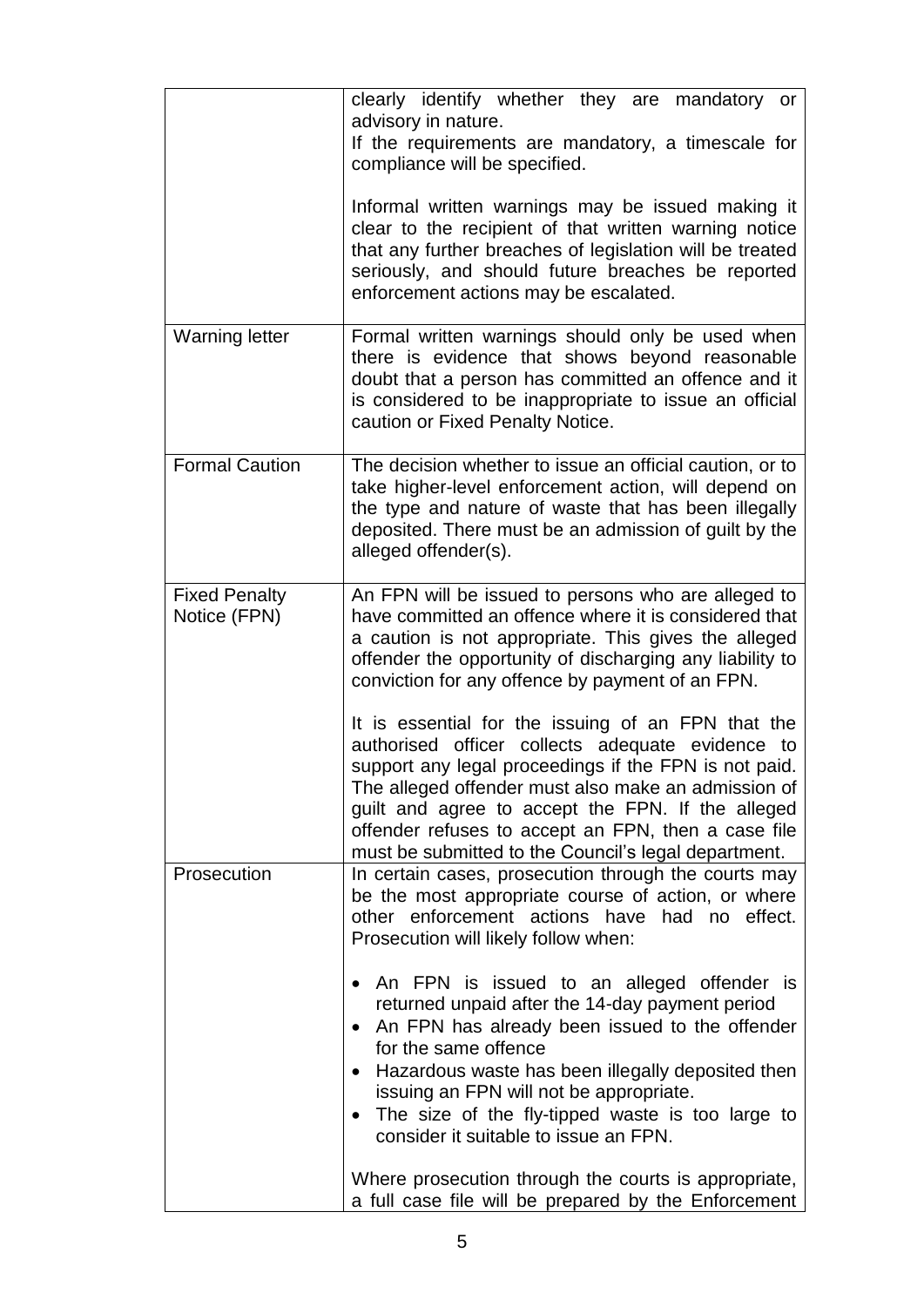|                         | Officer passed to the Council's Legal Department for<br>prosecution if it is within the public interest.<br><b>Note:</b> It should be noted that Magistrates are taking a<br>stricter approach to fly tipping offenders which is<br>welcomed. The Council's last two cases heard in a<br>Magistrate Court resulted in:                                                                                                                                                |
|-------------------------|-----------------------------------------------------------------------------------------------------------------------------------------------------------------------------------------------------------------------------------------------------------------------------------------------------------------------------------------------------------------------------------------------------------------------------------------------------------------------|
|                         | 1 x Fly-tipper: Penalty £6,980 for fly-tipping<br>hazardous waste and vehicle seized/crushed.<br>1 x Fly-tipper: Penalty £2,815 for fly-tipping a sofa.<br>Offender ignored an issued FPN so prosecuted for<br>original offence.                                                                                                                                                                                                                                      |
| <b>Vehicle Seizures</b> | Enforcement Officers do have powers to seize<br>vehicles which have been involved in fly-tipping.<br>However, seizure would only be conducted if officers<br>have sufficient evidence that a vehicle has been<br>involved e.g. CCTV evidence. Officers work closely<br>with Wiltshire Police and request a PNC marker be<br>placed on the vehicle which allows the Police to stop<br>if seen and seize on behalf of Wiltshire Council (use<br>of shared legislation). |

# **Evidence gathering**

19.Evidence is key to the fly-tipping enforcement procedure. The recording and storage of this evidence must be carried out in a concise and consistent manner to ensure its admissibility in Court. Evidence collected by authorised officers will come in various forms, from various sources and, dependant on its quality, could be used in a variety of enforcement actions.

| <b>Type of evidence</b> | <b>Activities to be undertaken</b>                                                                                                                                                                                                                                                                                                                                                                                                                                     |
|-------------------------|------------------------------------------------------------------------------------------------------------------------------------------------------------------------------------------------------------------------------------------------------------------------------------------------------------------------------------------------------------------------------------------------------------------------------------------------------------------------|
| Addressed<br>documents  | Evidence gathered in relation to an offence can come<br>in the form of an addressed document, which may<br>relate to the person believed to have committed the<br>offence (e.g. when household waste is found to be fly<br>tipped, an authorised officer will search the waste for<br>any documentation which may relate to the person<br>responsible).                                                                                                                |
|                         | <b>IMPORTANT: Evidence of this nature</b><br>only<br>identifies the person who 'produced' the waste at<br>this stage. This does not mean that the same<br>person fly-tipped the waste. An investigation, to<br>include an interview under caution, with the waste<br>producer is conducted to establish the facts as to<br>how their waste was fly tipped at the location.<br>Resulting from this interview will determine an<br>action as per the above action table. |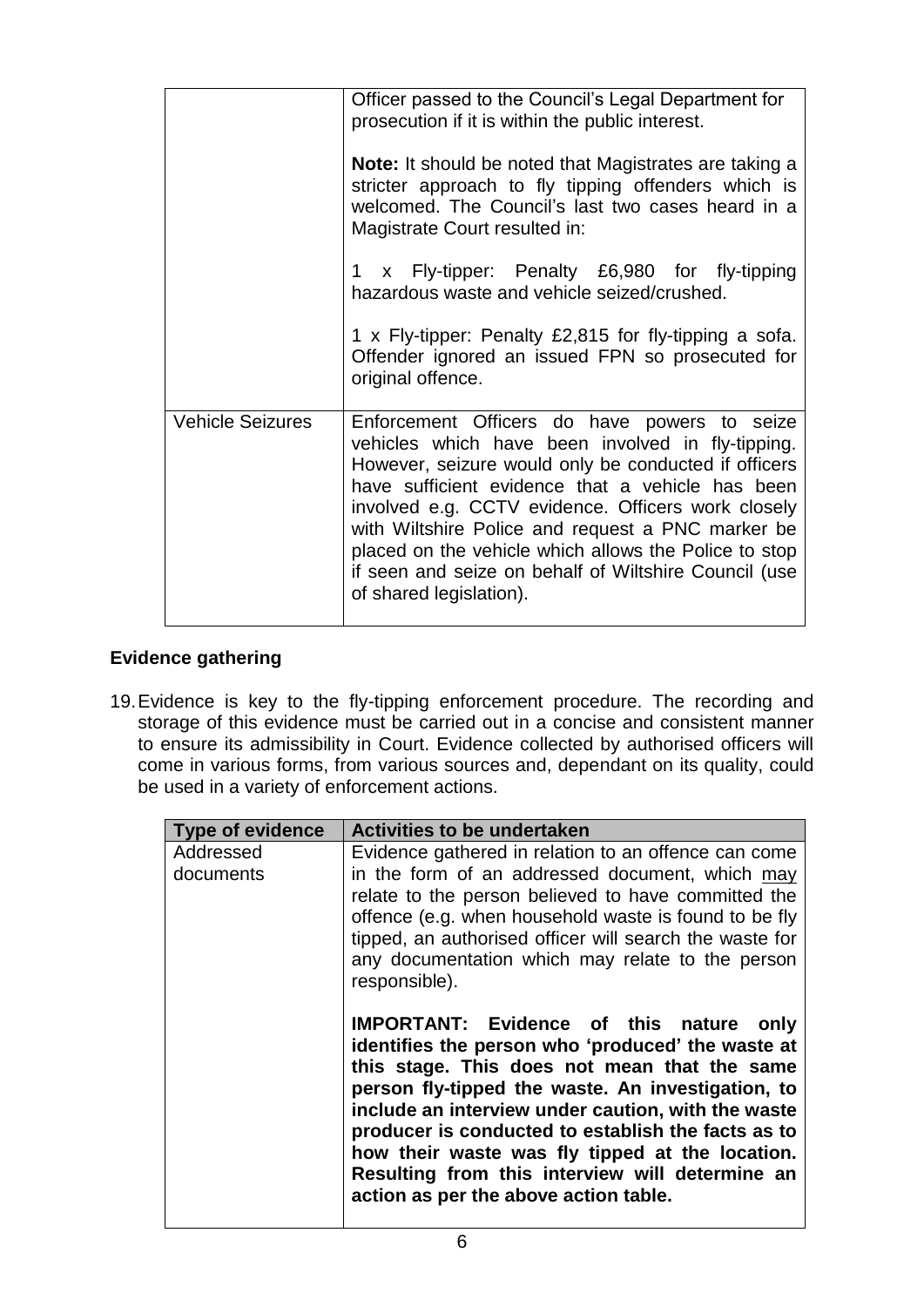| Witness<br>statements | Where an authorised officer has witnessed an offence<br>occurring, that officer will have to produce a witness<br>statement.                                                                                                                                                    |
|-----------------------|---------------------------------------------------------------------------------------------------------------------------------------------------------------------------------------------------------------------------------------------------------------------------------|
|                       | If a member of the public has witnessed an offence, in<br>order for the evidence to be of value (admissible as<br>evidence), they must be willing to make a statement<br>of evidence and be available to attend court to give<br>their evidence, if they are required to do so. |
| Interviewing          | Any person interviewed must<br>be treated<br><i>in</i><br>accordance with the Police and Criminal Evidence Act<br>1984 (PACE).                                                                                                                                                  |
|                       | If the investigating officer fails to comply with PACE,<br>then the interview will be deemed to be inadmissible<br>as evidence.                                                                                                                                                 |
|                       | IMPORTANT: Link to point above<br>under<br>'addressed documents', in that all cases may<br>result in prosecution e.g. an issued FPN which is<br>not paid.                                                                                                                       |

20.Where the case depends in part on admissions or confessions, consideration should be made to their admissibility and whether interviews, statements and other evidence have been obtained in compliance with relevant legislation. In determining the admissibility of evidence, regard should be given to the requirements of PACE and the Criminal Procedure and Investigations Act 1996 (CPIA) and associated Codes of Practice.

### **Fly-tipping (Wiltshire) - Investigating the source of fly tipped waste**

- 21.Officers within the service are very experienced and are successful at identifying the source (producer) of the waste. Waste producers, whether that is household or commercial, are committing an offence if they are passing their waste to anyone without conducting the necessary checks.
- 22.Source identification can only be established from any evidence which is present within the waste. This can be in the form of correspondence or even shop receipts which indicate loyalty card numbers. On occasions, photographs of the waste can be published asking for information to see if anyone recognises the items.
- 23.Witnesses who view such activity are a real bonus, especially if they can obtain the pedigree information associated with the incident, such as vehicle details, offender descriptions, what was witnessed, and waste tipped. Officers would then obtain a witness statement to initiate an investigation which would aim to apprehend the offender and also identify the source of the waste.
- 24.The enforcement activity is to catch the fly-tipper and not so much the source. On occasions, the producer does conduct the relevant checks, but the waste can still end up being fly tipped. However, as stated above, if the producers did not hand waste over to such offenders the reports would significantly decrease as a result.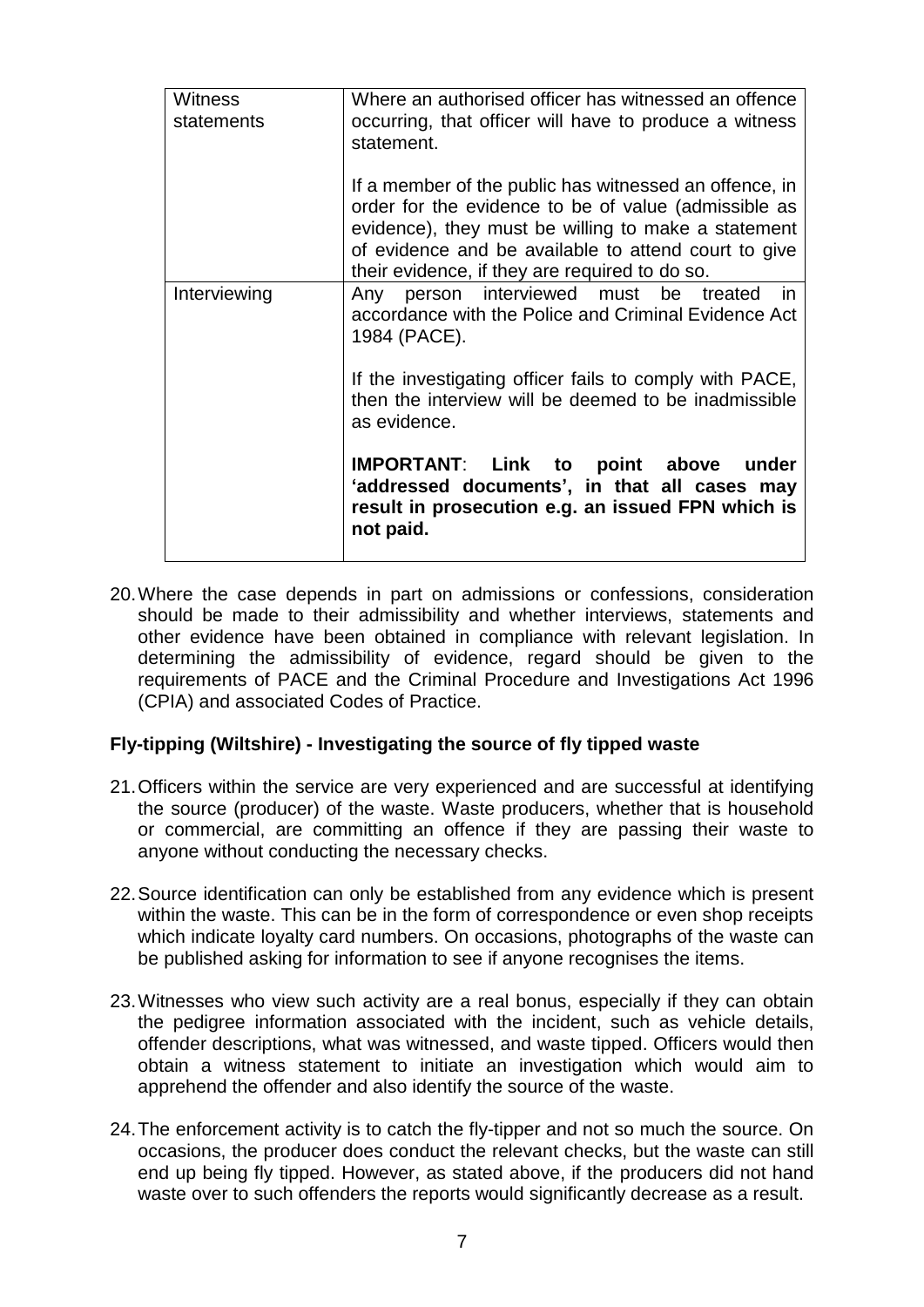# **Fly-tipping (Wiltshire) – Repeat Offenders**

- 25.It is not common for repeat offenders to be identified. In the main, persistent flytippers tend to ensure that no evidence is present in the waste before they tip. This includes any evidence from the waste producer, as officers can trace the waste back to the originator.
- 26.The fly-tipper is then at risk of being caught by the waste producer providing their details. As stated above, the waste producer (householder or business) also risks being prosecuted for passing their waste to someone who may not be licensed, and the relevant checks/documentation not conducted.

### **Fly-tipping – Fixed Penalty Notices**

### **Household Waste Duty of Care FPN – (s.34 (2A) - Environmental Protection Act 1990).**

- 27.Section 34(2A) of the Environmental Protection Act 1990 places a duty of care on all occupiers of domestic properties in England and Wales to take all necessary and reasonable measures to ensure that they only transfer their household waste to an 'authorised person'. This is defined further in legislation, but is normally either the local authority collection service, a registered waste carrier or an operator of a registered site.
- 28.While two-thirds of fly-tipping incidents involve household waste, this is often flytipped not by the individual that produced it but by the person or business they used to take it away (normally for a fee). Reducing the flow of household waste to unauthorised carriers will help ensure it is managed and disposed of appropriately and not fly-tipped.
- 29.This FPN provides authorities with an alternative enforcement option to prosecuting offenders through the courts.
- 30.It is important to remember that FPNs should be issued in a proportionate manner, and that issuing FPNs for the household waste duty of care should not take the focus away from seeking to fine or convict fly-tippers themselves. Instead, effective enforcement of the household duty of care provides a second complimentary route through which fly-tipping can be prevented.
- 31.In England, the legislation sets out the ranges for the FPN fine levels. This FPN level within the range set by Wiltshire Council is detailed below:

| <b>Offence</b>                                                            | Legislation                                                      | <b>Amount</b><br>if paid<br>within<br>10 days | <b>Amount</b><br>if paid<br>within<br>14 days | <b>Maximum Penalty on</b><br><b>Conviction</b> |
|---------------------------------------------------------------------------|------------------------------------------------------------------|-----------------------------------------------|-----------------------------------------------|------------------------------------------------|
| <b>Failure to</b><br>comply<br>with<br>Household<br>waste duty<br>of care | Section 34(2A)<br>Environmental<br><b>Protection Act</b><br>1990 | £200                                          | £400                                          | £5,000                                         |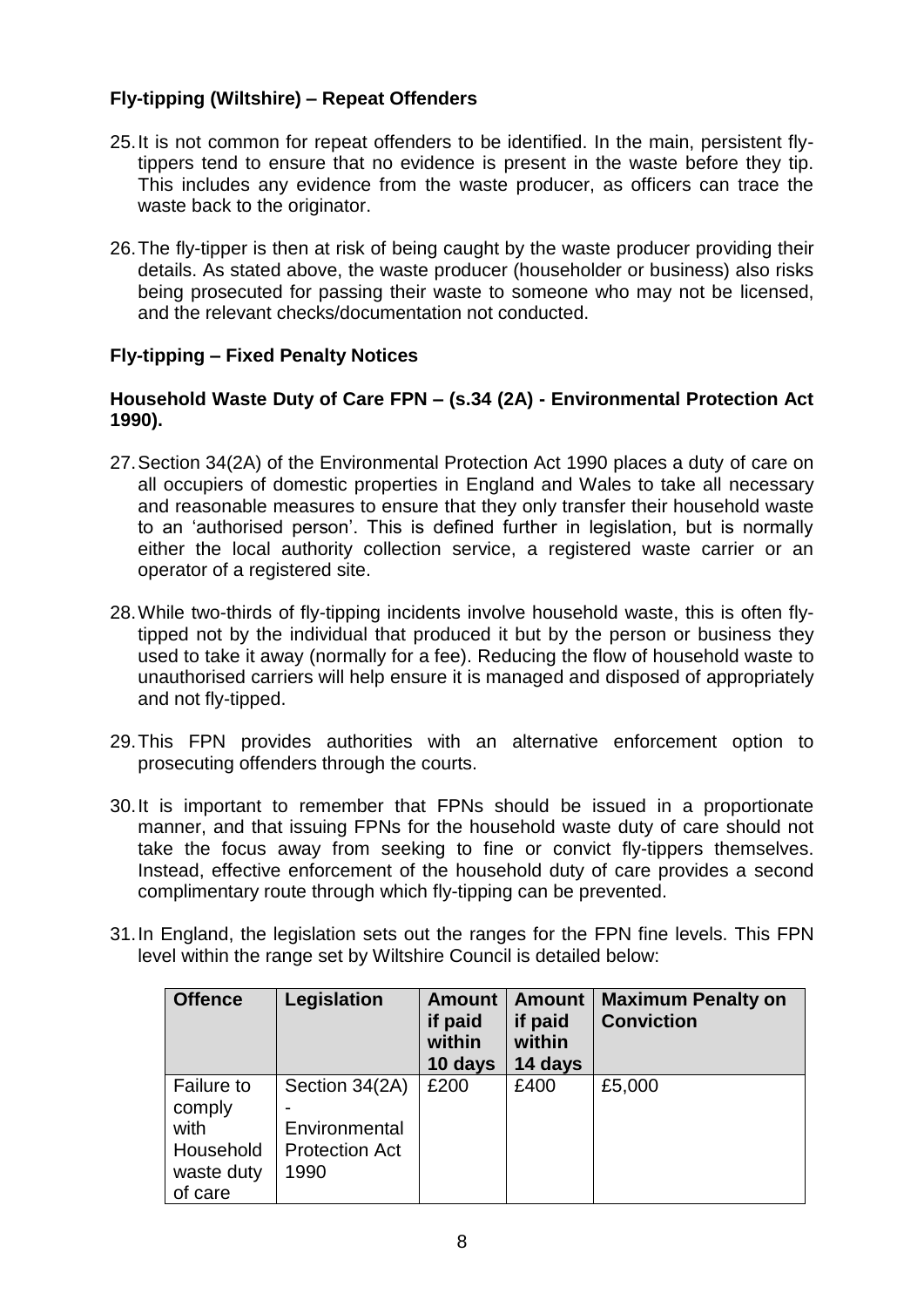# **Fly-tipping FPN – (s.33 (ZA) - Environmental Protection Act 1990).**

- 32.Section 33 (ZA) of the Environmental Protection Act 1990 details that an authorised officer of a local authority may issue a fixed penalty notice if they have reason to believe that a person has committed a fly tipping offence in the area of the authority.
- 33.This FPN provides local authorities in England with a more efficient and proportionate response to small-scale fly-tipping of waste, instead of enforcement solely by way of prosecution. An example of small-scale fly-tipping would be, but not limited to, up to 5 black sacks of waste.
- 34.For offences which are considered over and above those deemed as small-scale fly-tipping, an investigation and case file would be initiated with a view to a formal prosecution for the fly-tipping offence.
- 35.In England, the legislation sets out the ranges for the FPN fine levels. This FPN level within this range is set by Wiltshire Council as detailed below:

| <b>Offence</b> | Legislation                                                      | <b>Amount</b><br>if paid<br>within<br>10 days | <b>Amount</b><br>if paid<br>within<br>14 days | <b>Maximum Penalty on</b><br><b>Conviction</b>                                                                                                                |
|----------------|------------------------------------------------------------------|-----------------------------------------------|-----------------------------------------------|---------------------------------------------------------------------------------------------------------------------------------------------------------------|
| Fly-tipping    | Section 33(ZA)<br>Environmental<br><b>Protection Act</b><br>1990 | <b>No</b><br>reduction                        | £400                                          | £50,000 or 12-months<br>imprisonment<br>(Magistrates' Court) or<br>unlimited<br>fine and up to 5 years<br>imprisonment<br>if<br>convicted<br>(Crown<br>Court) |

## **Household Recycling Centre (HRC)**

- 36.Under Section 51 of the Environmental Protection Act 1990, Councils acting as Waste Disposal Authorities must 'provide places where household waste can be deposited at all reasonable times, free of charge by persons resident in the area of the authority'. Current guidance recommends the provision of at least one Household Recycling Centre (HRC) per 143,750 residents. Wiltshire Council provides 10 HRCs, equating to one site per 47,098 residents, with 95% of the population able to access a HRC within 20 minutes or less from their home.
- 37.These sites are operated under Environmental Permits, which do not allow for the acceptance of commercially generated waste. Some access restrictions are in place to guard against cross-border use, and to aid traffic flow through the sites; these include a proof of address scheme, and a permit entry system for residents choosing to visit with vans or large trailers. Sites are typically open 5 days per week, with all sites available on a Saturday, Sunday and Monday.

### Covid-19 impacts

38.To comply with national "stay at home" guidance, all HRCs were closed to the public from 24 March 2020, and reopened with reduced capacity due to social distancing requirements from 18 May 2020. With social distancing requirements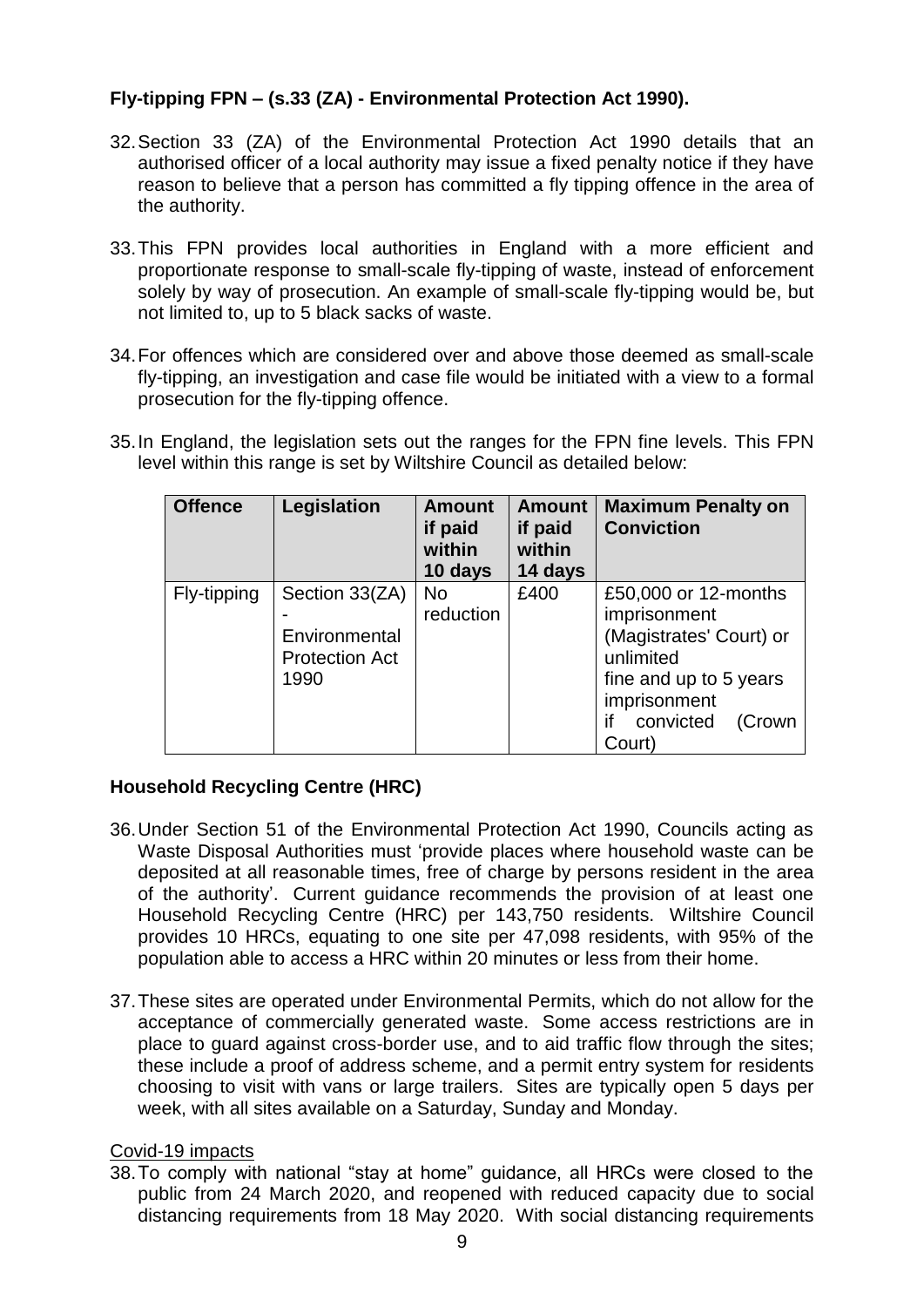needing to remain in place, an online booking system was implemented from 8 June 2020 to help control the number of visitors able to access the sites at any time. This effectively restricted access to Wiltshire residents only. The HRC booking system was removed 19 July 2021 with the intention of providing Wiltshire residents with more flexibility over when they could visit an HRC.

- 39.Since the temporary closure 8-week closure of the HRCs last spring, the council has sought to offer reasonable and safe access to Wiltshire residents' needing to dispose of their excess household waste.
- 40.Despite significant service disruption to waste service in other parts of the country, Wiltshire Council's contractors have continued to provide the full suite of waste and recycling collection services (including garden waste) throughout the period of the pandemic which will have reduced the potential for increases in fly tipping in the county. Bulky household collections services have also continued to be provided, and reuse charities are also now re-opening in order to provide residents with further alternatives when looking to dispose of unwanted but reusable goods and furniture.

### **Other considerations and scope for development/new ways of working**

#### Current Proactive Enforcement

- 41.The service does conduct covert camera operations in trouble hotspots of flytipping. Currently the service utilises covert camera systems and are deployed under the required legislation, council policies/procedures and Magistrate requirements. Covert cameras will only be used if there is no other way of identifying the offenders by conventional methods (evidence within waste or witnessed). In addition, a covert camera will only be placed in a known hot spot where waste is being deposited on a regular basis e.g. weekly. Officers are required to seek internal, and Magistrates sign off before a camera operation can be conducted.
- 42.The service conducts joint operations with partner agencies such as Wiltshire Police, Environment Agency and other local authorities contribute to the proactive effort to tackle fly-tipping. Joint operations such as ROGUE TRADER, GRANITE and TORNADO brings partner agencies together to conduct stop and search days. These seek to apprehend unlicensed waste carriers at the roadside where relevant checks can be conducted. Fixed penalties can be issued or follow up investigatory work carried out to prosecute the illegal transport of waste.
- 43.Council officers also form part of joint multi-agency groups across Wiltshire such as the Joint Intelligence Cell and Rural Crime Partnership. These groups provide an opportunity to share intelligence and information on known rogue traders and offenders. Often, persons of interest are involved with other crime as well as fly tipping and such opportunities arise where agencies can work together in catching offenders across many areas or crime.

#### Scope for proactive enforcement improvement

44.Covert surveillance enforcement could be upscaled with the addition of resource to proactively increase the number or covert camera operations across the County. Such operations are very resource intensive with commitment to ongoing monitoring when cameras are deployed. This would allow officers to focus on this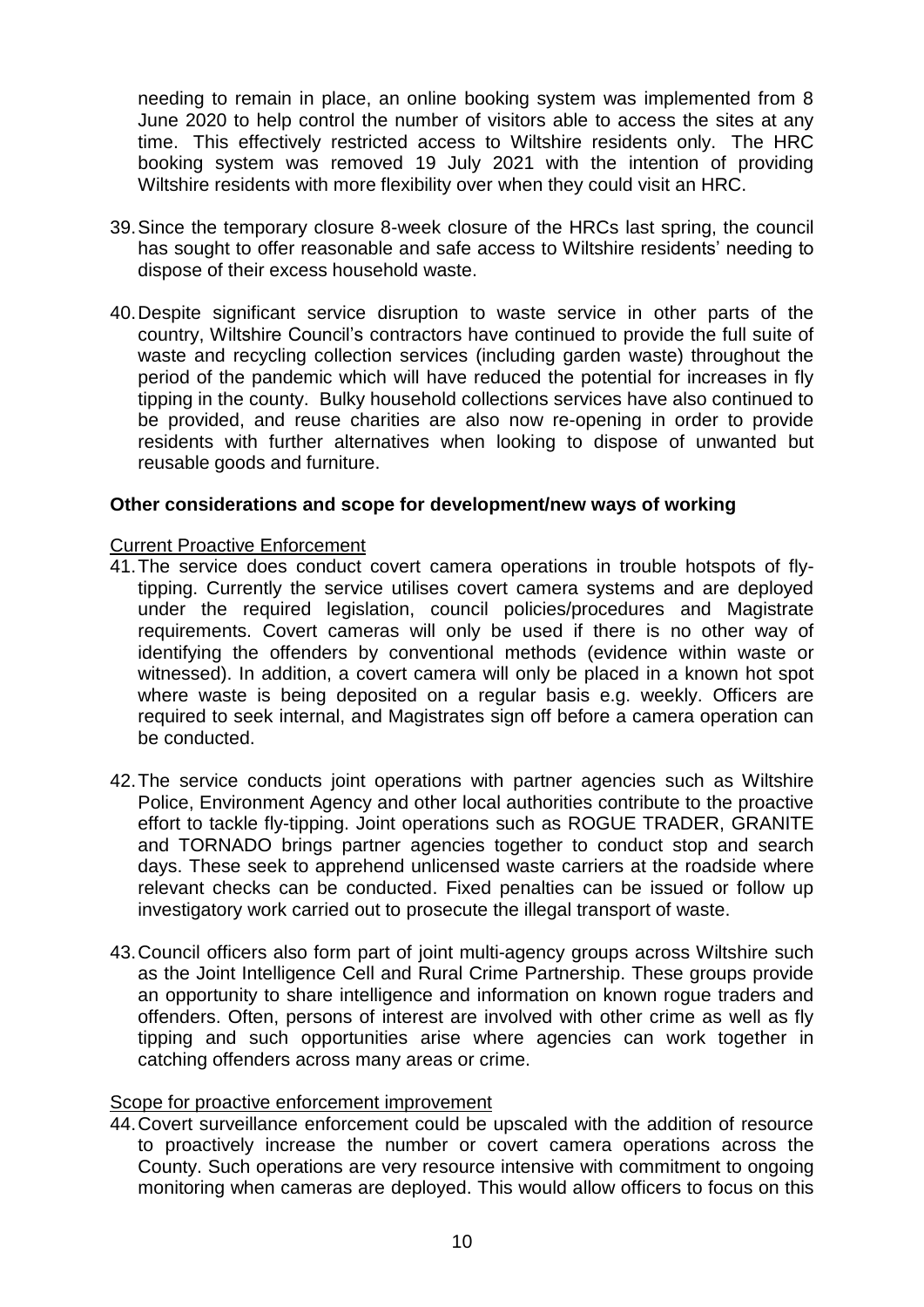away from other statutory commitments would see an increase in apprehending offenders at hot spots where other evidence of tipping is not available.

- 45.Council officers strive to increase joint working opportunities to apprehend and reduce the fly tipping across the county. Further work to increase recognised operations with partner agencies is vital. In addition, officers will look to further develop more local, targeted operations which will increase the mobility of agency teams in unmarked police vehicles and focus on areas within the county where illegal waste carriage is taking place.
- 46.The Environmental Enforcement Team will produce a paper for the consideration for implementation in the 2023/24 budget year to identify the costs of increasing enforcement resources (if approved) and the forecasted income achieved from enforcement and savings from fly tip reductions.

### Current Prevention via effective Communications and Campaigns

- 47.The service conducts an educational element to the householders and businesses in the county, which aims to assist in the prevention of fly-tipping from source. Such work educates householders and businesses to understand their obligations regarding their own duty of care with respect their waste and its lawful management. With regard to the legislation, the householder or business must ensure they only pass their waste to authorised and licensed collectors. If their waste ends up being fly-tipped, they too can be prosecuted for allowing their waste to be tipped illegally (cradle to grave – waste duty of care). In addition, the service communicates the penalties for this illegal activity combined with the outcomes of successful formal action, this aims to further deter would be flytippers.
- 48.All of the above is conducted in conjunction with the Council's Communications Team. This includes widely communicating every successfully issued and paid FPN as well as all prosecutions. Feedback on the posts communicated on social media are routinely seen by more than 10,000 people at a time and have some of the highest rates of engagement of all council posts, with hundreds of likes, and around 20 comments and shares each time.
- 49.In addition, Wiltshire Council manage a reward scheme called 'We're Targeting Fly-tippers'. This campaign scheme rewards anyone who provides information to the council as a witness which results in a paid FPN or successful prosecution.
- 50.The team have an 'Environmental Enforcement' Facebook page which is used to provide advisory messages and guidance to community groups on the lawful and responsible ways to manage both household and business waste.
- 51.Such messages exercise caution with using anyone without the correct credentials who charge low rates for lawful waste disposal and the risk to themselves in handing waste over without recording/checking operators' details.

### Scope for further prevention - Communications and Campaigns

52.The service will continue to work with our communication team to link into national available resources. Wiltshire Council are exemplar members of Keep Britain Tidy which provides wide ranging benefits across all areas of environmental crime education and enforcement. We will continue to utilise all available resources available from Keep Britain Tidy linked to national campaigns. Such campaigns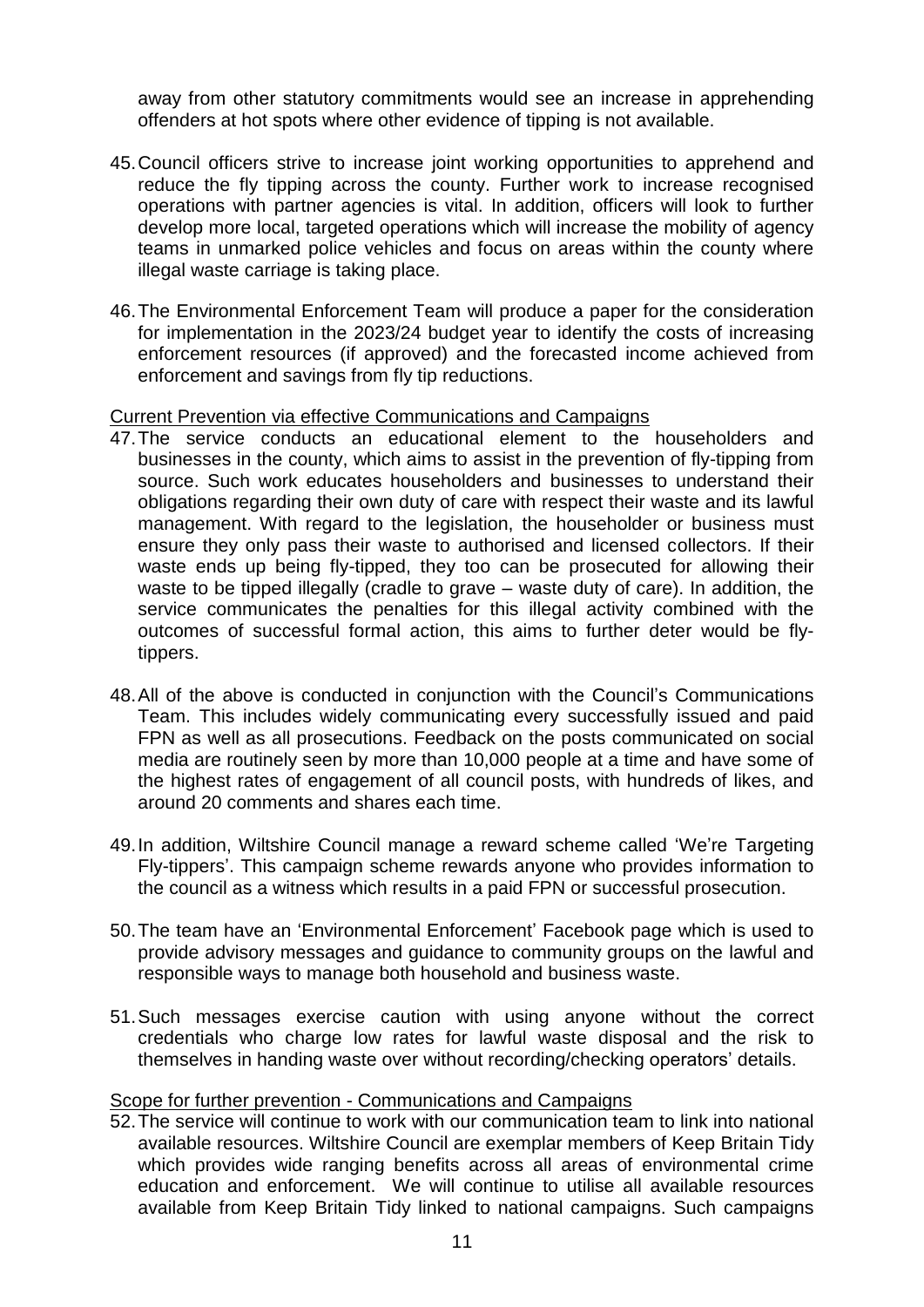like 'Better Streets' can be explored which aims to reduce fly tipping and improve the local environmental quality in Wiltshire.

- 53.Securing future funding for this national network membership will see wide ranging benefits to Wiltshire by working together to maintain existing good practice and develop new approaches to minimise fly-tipping in the County.
- 54.In the Environmental Enforcement Team's paper for the 2023/24 budget year, improvements to the communication and campaigns will be identified to seek if savings from additional enforcement (if approved) could also fund further education and awareness.

### Training & Qualifications

- 55.The continual professional development of service enforcement officers is vital in ensuring that they remain current, competent and qualified in the profession. This in turn will deliver the high quality of service that safeguards the public and meets the expectations of customers.
- 56.As part of the overall competences of officers linked to the necessary council authorisations, officers must demonstrate that they are suitably current and qualified as part of the overall enforcement function. This requirement standard is expected when producing criminal case files and presenting evidence in Court, with Magistrates, Judges or Defence solicitors requiring officers to demonstrate their competencies.

#### Scope for continual professional development – Enforcement Officers

57.Officers will conduct an accredited training course 'The Enforcement Academy' in March 2022 which will be delivered by Keep Britain Tidy (KBT). This accreditation course will enable officers in the enviro-crime enforcement profession to develop a common and consistent enforcement approach across the country. It ensures that the knowledge and skills acquired during training can be applied immediately, positively impacting on the work of the officers and ensures they are current, competent and qualified to conduct their role. Subject to funding approval, this training qualification will ensure our enforcement officers operate as effectively as possible and demonstrate investment in our officers by way of continual professional development.

### Reporting

- 58.Reporting of such illegal activity is crucial in identifying and enforcing effectively. Residents are encouraged to report any fly-tipping as soon as it is identified. The ability for Wiltshire residents to report fly-tipping is very good.
- 59.The MyWilts App is a quick and easy way to report such incidents which are investigated by officers on receipt of the report. In addition, the main council telephone number allows residents to report incidents to Customer Services Officers which are then recorded on the MyWilts system.
- 60.Feedback to residents reporting does occur via the App system and the communication of successful formal actions is conducted as above acting as a preventative measure as detailed above.

#### Scope for reporting improvement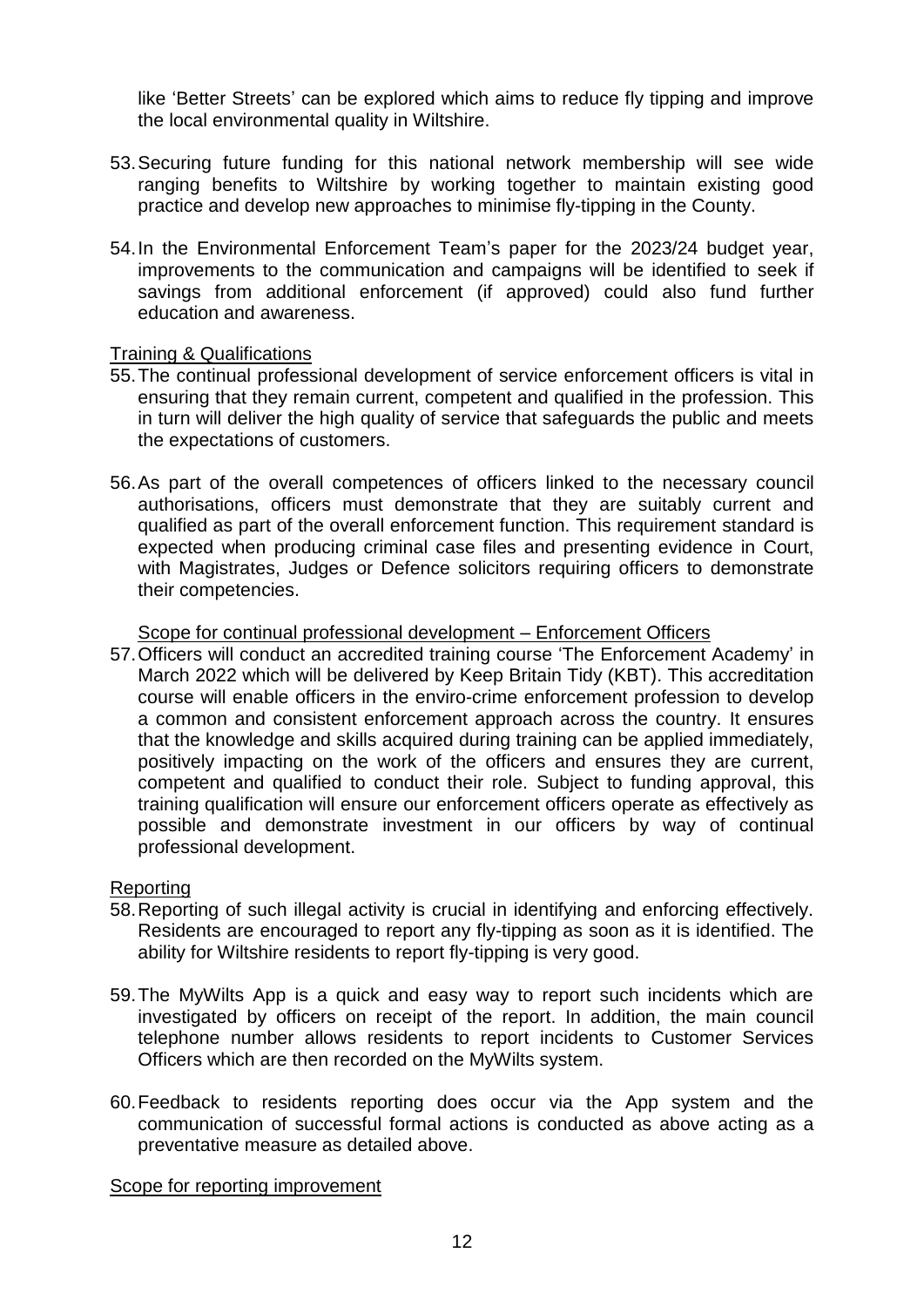61.Whilst MyWilts is a very good customer management system it does not meet the needs for a speedy instruction and recording fly tip system. In November 2022 the council will be employing a bespoke back-office management system (HIAMs) to improve the service and speed of collections.

### **Clearance**

62.It is well known that fly-tipped waste attracts further fly-tipping if it is not cleared in a timely manner. The current systems in place do work but are combined within an overall contract with other council functions. This shared resource managed under contract by idverde who prioritise fly-tipping clearance with all other reports across the council area i.e. grounds maintenance and litter collection.

#### Scope for fly tip clearance improvements

63.From November 2022 all fly tip clearances will be included in the Streetscene contract which will deliver considerable improvements to clearance timescales. This combined approach will deliver far better outcomes as the economies of scale allow for greater influence over the collection timing of waste. Key Performance Indicators will be included in the contract to ensure that the council can drive improvements in collection times and faster costing arrangements for specialised fly tipped wastes.

#### Case Management

64.The enforcement service currently manages its enforcement cases within MyWilts and Sharepoint. Whilst this is manageable it can be time consuming in terms of different operating systems. Reporting challenges are also experienced with using a customer-based system.

### Scope for a bespoke Case Management System

65.The service is working with the ICT department to develop one system which is allows collaboration, accessible and searchable, preserves confidentiality, maintains evidence and creates processes allowing repeatable patterns of activity to be defined (workflow) and accomplished.

### **Environmental impact of the proposal**

66.There are no environmental impacts resulting from this update report.

### **Equality and diversity impact of the proposal**

67.There are no equality and diversity impacts resulting from the update report.

#### **Risk assessment**

68.There are no risk assessment requirements resulting from this update report.

### **Financial implications**

69.There are no financial implications resulting from this update report.

### **Legal implications**

70.There are no legal implications resulting from this update report.